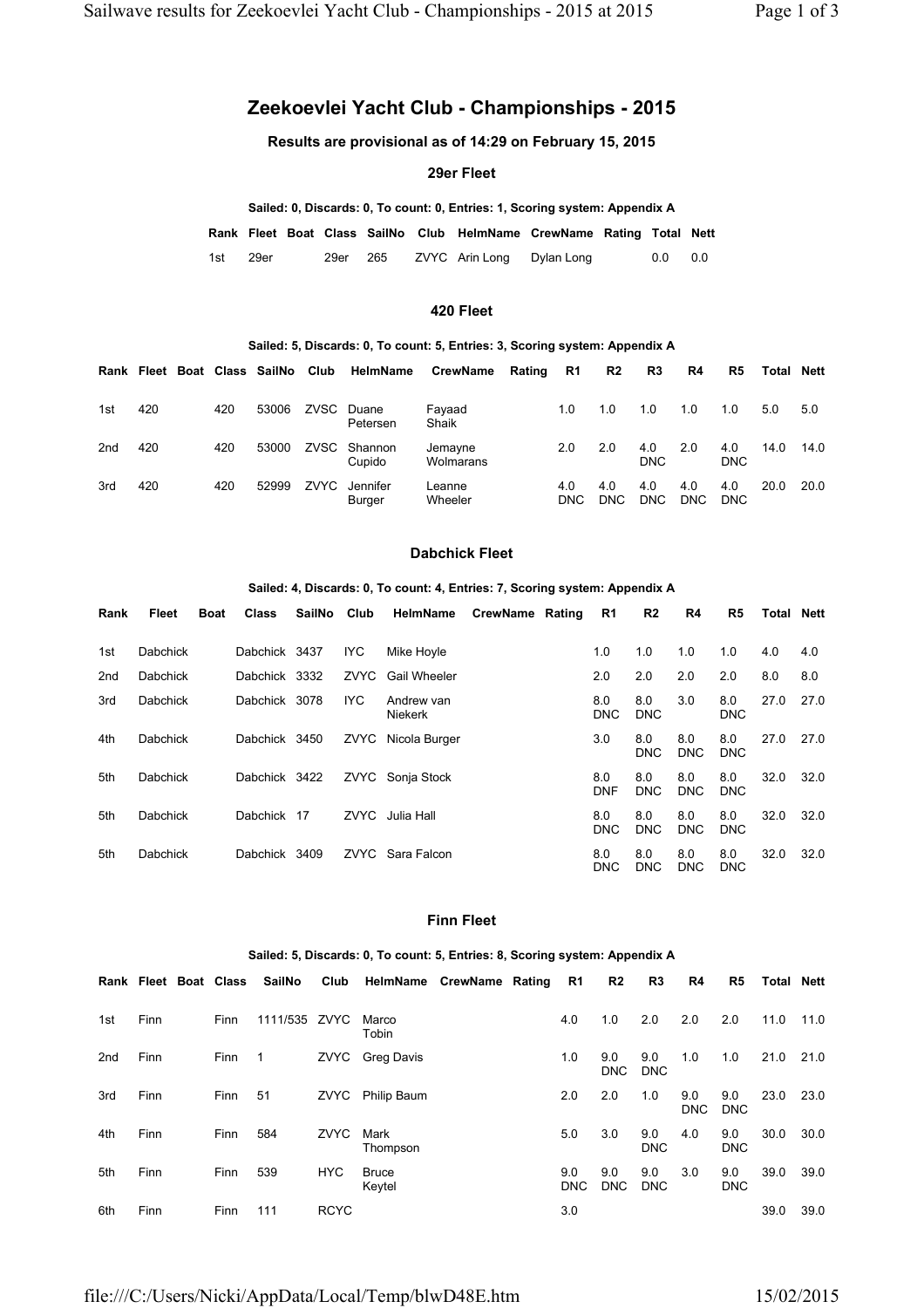|     |      |             |                |      | Morgan<br>Evans  |                   | 9.0<br><b>DNC</b> | 9.0<br><b>DNC</b> | 9.0<br><b>DNC</b> | 9.0<br><b>DNC</b> |      |      |
|-----|------|-------------|----------------|------|------------------|-------------------|-------------------|-------------------|-------------------|-------------------|------|------|
| 7th | Finn | <b>Finn</b> | <b>ITA 769</b> | ZVYC | Stefan<br>Falcon | 9.0<br><b>DNC</b> | 9.0<br>DNC        | 9.0<br><b>DNC</b> | 9.0<br><b>DNC</b> | 9.0<br><b>DNC</b> | 45.0 | 45.0 |
| 7th | Finn | Finn        | 535            | ZVYC | Marco<br>Tobin   | 9.0<br><b>DNC</b> | 9.0<br><b>DNC</b> | 9.0<br><b>DNC</b> | 9.0<br><b>DNC</b> | 9.0<br><b>DNC</b> | 45.0 | 45.0 |

# **Laser Fleet**

#### **Sailed: 5, Discards: 0, To count: 5, Entries: 3, Scoring system: Appendix A**

|     |       |  |  | Rank Fleet Boat Class SailNo Club HelmName CrewName Rating R1 R2 R3 R4 R5 Total Nett |  |  |                                   |  |                   |  |
|-----|-------|--|--|--------------------------------------------------------------------------------------|--|--|-----------------------------------|--|-------------------|--|
|     |       |  |  |                                                                                      |  |  |                                   |  |                   |  |
| 1st | Laser |  |  | Laser 146631 ZVYC Pete Wilson                                                        |  |  | 2.0 1.0 1.0 3.0 1.0 8.0 8.0       |  |                   |  |
| 2nd | Laser |  |  | Laser 191090 ZVYC Alister Keytel                                                     |  |  | 1.0 3.0 2.0                       |  | 2.0 2.0 10.0 10.0 |  |
| 3rd | Laser |  |  | Laser 184824 ZVYC Alan Keen                                                          |  |  | 3.0 2.0 4.0 DNC 1.0 3.0 13.0 13.0 |  |                   |  |

# **Laser 4.7 Fleet**

## **Sailed: 5, Discards: 0, To count: 5, Entries: 4, Scoring system: Appendix A**

| Rank | Fleet        |              | Boat Class SailNo Club | HelmName CrewName Rating  |  | R1                | R2                | R3                |     |             | R4 R5 Total Nett |      |
|------|--------------|--------------|------------------------|---------------------------|--|-------------------|-------------------|-------------------|-----|-------------|------------------|------|
| 1st  | Laser<br>4.7 | Laser<br>4.7 | 80                     | <b>ZVYC</b> Cullen Keytel |  | 1.0               | 2.0               | 1.0               |     | 4.0 1.0 9.0 |                  | 9.0  |
| 2nd  | Laser<br>4.7 | Laser<br>4.7 |                        | 160033 ZVYC Kai Leslie    |  | 5.0<br><b>DNC</b> | 1.0               | 2.0               | 2.0 | 2.0         | 12.0             | 12.0 |
| 3rd  | Laser<br>4.7 | Laser<br>4.7 | 37113                  | ZVYC Patrick<br>Jackson   |  | 2.0               | 3.0               | 3.0               | 3.0 | 4.0         | 15.0             | 15.0 |
| 4th  | Laser<br>4.7 | Laser<br>4.7 |                        | 191028 ZVYC Sarah Deary   |  | 5.0<br><b>DNC</b> | 5.0<br><b>DNC</b> | 5.0<br><b>DNC</b> | 1.0 | 3.0         | 19.0             | 19.0 |

## **Laser Radial Fleet**

#### **Sailed: 4, Discards: 0, To count: 4, Entries: 5, Scoring system: Appendix A**

| Rank            | Fleet           | <b>Boat</b> | <b>Class</b>    | SailNo | Club | HelmName                   | <b>CrewName Rating</b> | R1                | R <sub>2</sub>    | R4                | R5                | Total | <b>Nett</b> |
|-----------------|-----------------|-------------|-----------------|--------|------|----------------------------|------------------------|-------------------|-------------------|-------------------|-------------------|-------|-------------|
| 1st             | Laser<br>Radial |             | Laser<br>Radial | 188080 | ZVYC | Perry<br>Harrison-<br>Hyde |                        | 1.0               | 1.0               | 1.0               | 2.0               | 5.0   | 5.0         |
| 2 <sub>nd</sub> | Laser<br>Radial |             | Laser<br>Radial | 160138 | ZVYC | <b>Brian Hallock</b>       |                        | 2.0               | 2.0               | 2.0               | 1.0               | 7.0   | 7.0         |
| 3rd             | Laser<br>Radial |             | Laser<br>Radial |        |      | 160132 ZVYC Ken Holliday   |                        | 3.0               | 3.0               | 3.0               | 3.0               | 12.0  | 12.0        |
| 4th             | Laser<br>Radial |             | Laser<br>Radial | 153773 | ZVYC | David<br>Mallinson         |                        | 6.0<br><b>DNC</b> | 6.0<br><b>DNC</b> | 4.0               | 4.0               | 20.0  | 20.0        |
| 5th             | Laser<br>Radial |             | Laser<br>Radial |        | ZVYC | <b>Rod Gardner</b>         |                        | 6.0<br><b>DNC</b> | 6.0<br><b>DNC</b> | 6.0<br><b>DNC</b> | 6.0<br><b>DNC</b> | 24.0  | 24.0        |

# **Optimist Fleet**

# **Sailed: 5, Discards: 0, To count: 5, Entries: 7, Scoring system: Appendix A**

| Rank            | Fleet    | <b>Boat</b> |                           |  | Class SailNo Club HelmName CrewName Rating R1 R2 R3 R4 R5 Total Nett |  |     |                   |     |     |     |           |     |
|-----------------|----------|-------------|---------------------------|--|----------------------------------------------------------------------|--|-----|-------------------|-----|-----|-----|-----------|-----|
| 1st             | Optimist |             | Optimist 1392 ZVYC Xander |  | <b>Brooks</b>                                                        |  |     | $1.0$ $1.0$ $2.0$ |     | 1.0 | 1.0 | 6.0       | 6.0 |
| 2 <sub>nd</sub> | Optimist |             | Optimist 1433 ZVYC Alex   |  | Falcon                                                               |  | 3.0 | 3.0               | 3.0 | 4.0 | 2.0 | 15.0 15.0 |     |